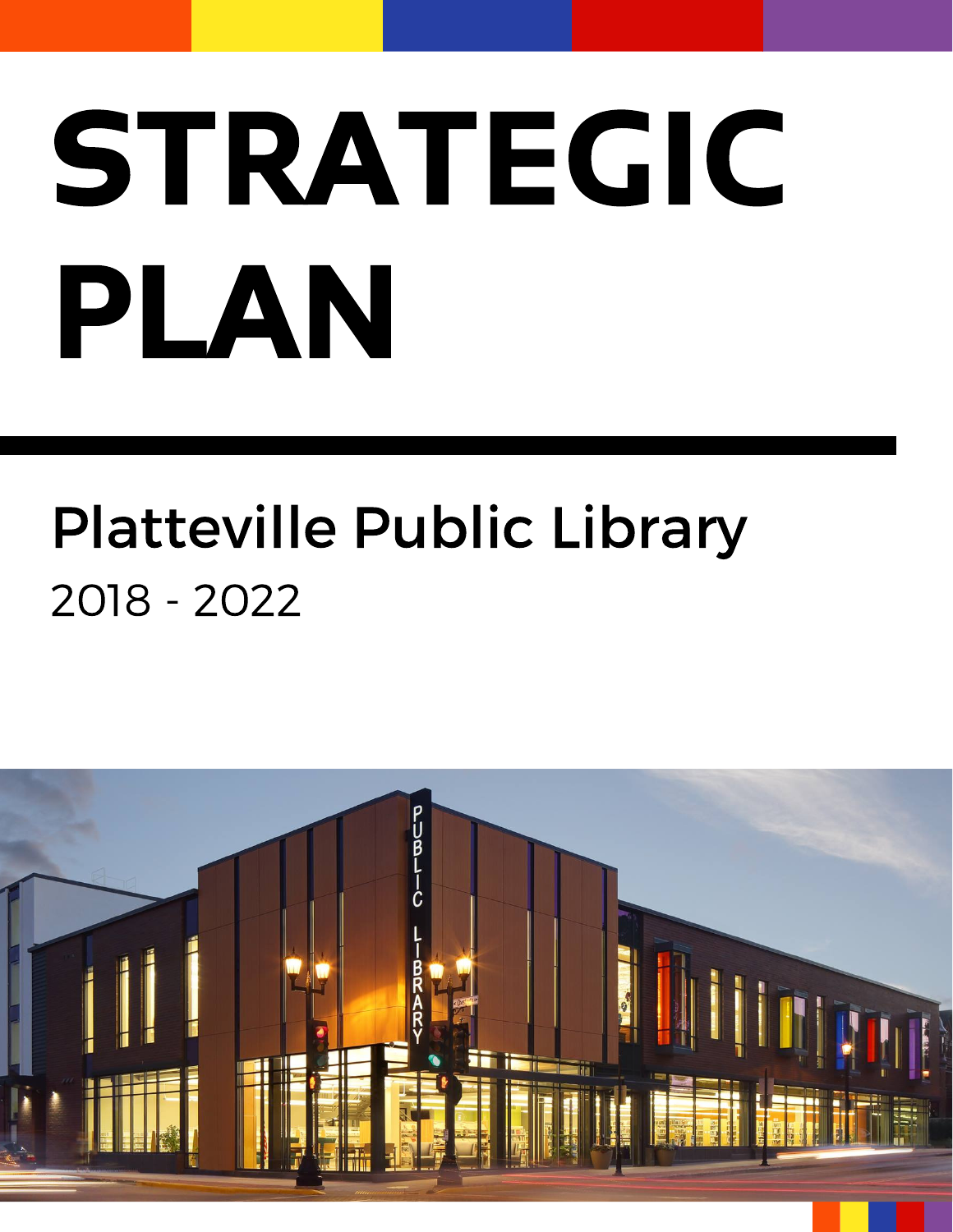#### Acknowledgements

The Platteville Public Library exists to benefit our community and, thus, a large amount of the information gathered during our strategic planning process came from the area residents we serve. The library staff and Board appreciate those in our community that offered their ideas and time by completing surveys and attending community conversations. Their feedback has been invaluable in developing this strategic plan. Thank you very much!

The library's mission statement, organizational values, and service standards guide the work of the library and are the foundations of this strategic plan. The staff responsible for executing the following activities were instrumental in developing the core elements of the plan. The Library Board and Director sincerely thank the Platteville Public Library Staff for their passion and professionalism in serving our community.

We also would like to thank the Strategic Planning Committee for their time, ideas and commitment to the library. Members of the committee are:

#### *Strategic Planning Committee*

Kelly Podach Francis, Library Board President Leanne Holdridge, Circulation Supervisor Erin Isabell, Children's Librarian Jessie Lee-Jones, Library Director Emma Radosevich, Outreach Librarian Karina Zidon, Reference and Teen Librarian

Finally, the library would like to thank Melissa McLimans, Stef Morrill, and Bruce Smith from WiLS (Wisconsin Library Services) for providing planning process management and facilitation services to develop our strategic plan.

#### *Library Board of Trustees*

Page Leahy Eileen Nickels Anne Otto Kelly Podach Francis Betsy Ralph-Tollefson James Swenson Danny Xiao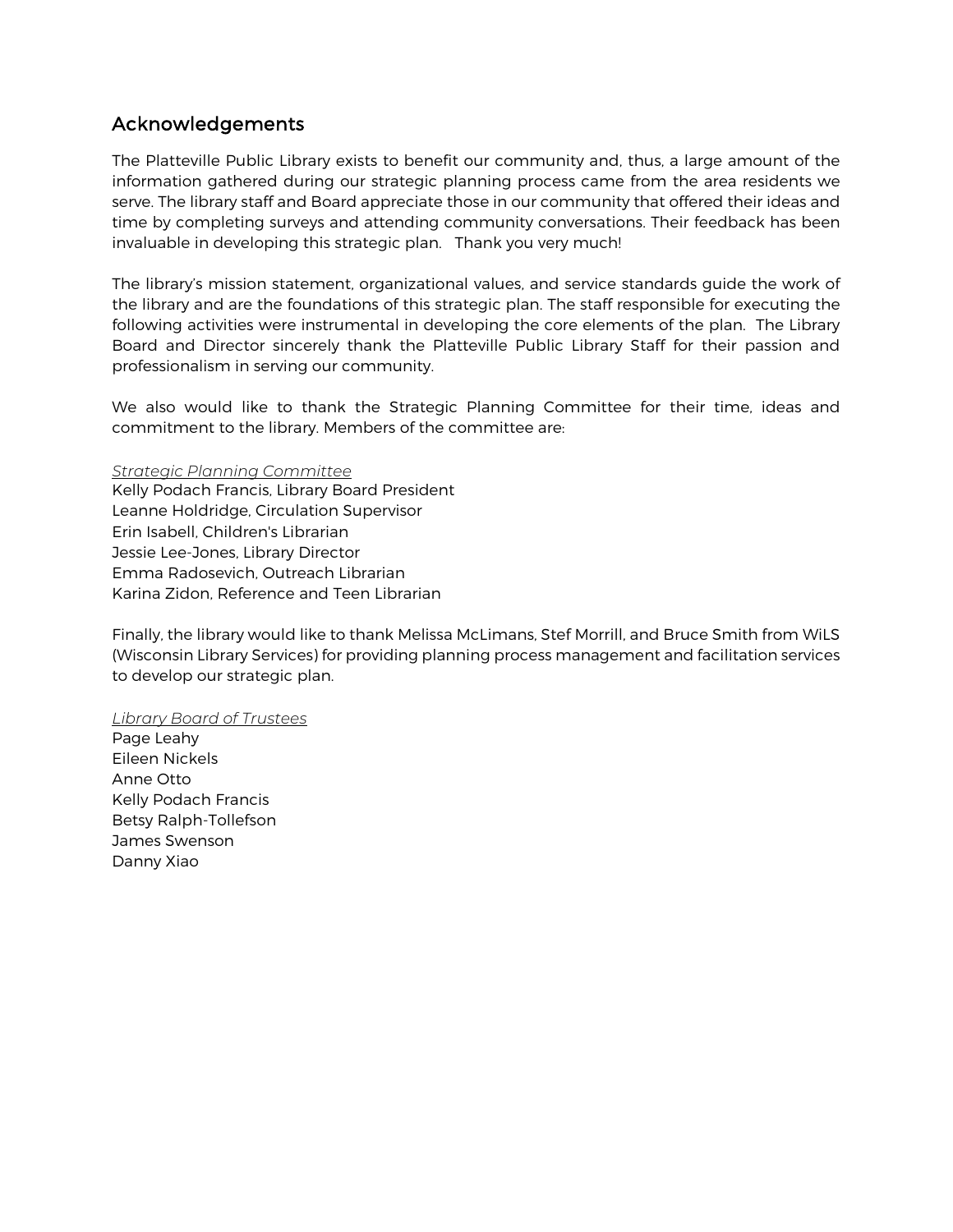# **Table of Contents**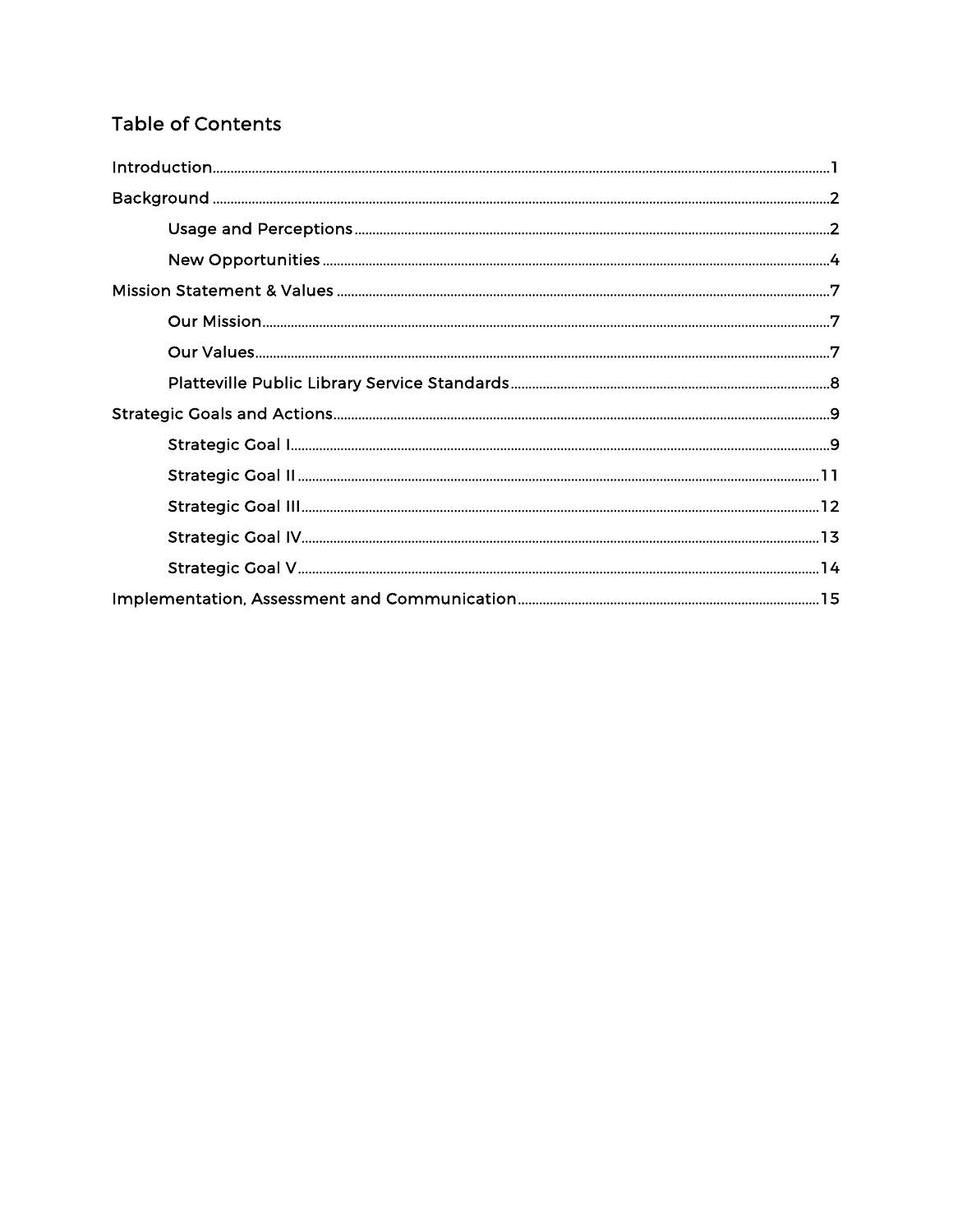#### Introduction

On June 27, 2017, the Platteville Public Library opened the doors to a new, 22,000 square foot facility, and opened the doors to a new chapter of library service in Southwest Wisconsin. The library board and staff developed this strategic plan to ensure we maximize the promise of the new library building.

Knowing the major undertaking of designing and building a new library was on the horizon, the development of this strategic plan was scheduled over two time periods, one before and one after the library was built. The first stage, with the guidance of the consultant, involved a halfday session with the library staff on November 20, 2015 to develop a mission statement and organizational values. A second session was held on January 15, 2016 to create service standards for staff. These foundations serve as guiding principles to reach the goals of this plan, and to guide the services of the library into the future.

For the second stage of the process, a strategic planning committee consisting of library staff and library board president formed in September 2017. The charge of the committee was to create a five- year plan to identify the goals of the library after careful consideration of the community's needs and aspirations. The committee developed the framework of goals and activities to meet the needs of the current population. We recognized that the plan should allow for flexibility as the staff and community continue to adapt to their new facility. With the consultant also facilitating this stage of the plan's development, the committee used the following sources of information to help determine the goals for the library:

- Annual report data submitted to the Department of Public Instruction (DPI) for the years 2009-2015.
- Demographics from the 2000 and 2010 Census and the 2015 American Community Survey.
- Issues and Needs Questionnaire, completed by members of the Planning Committee.
- Results of a survey of convenience conducted between 9/25/2017 and 10/23/2017. There were 320 total responses.
- Three Community Conversations held on 10/30/17 with 11 attendees, 11/1/17 with 13 attendees, and 11/7/17 with 11 attendees. These conversations were attended by business and civic leaders, educators, officeholders, citizens and library patrons.

The strategic planning committee met on December 6, 2017 to develop the strategic goals and activities outlined in this plan.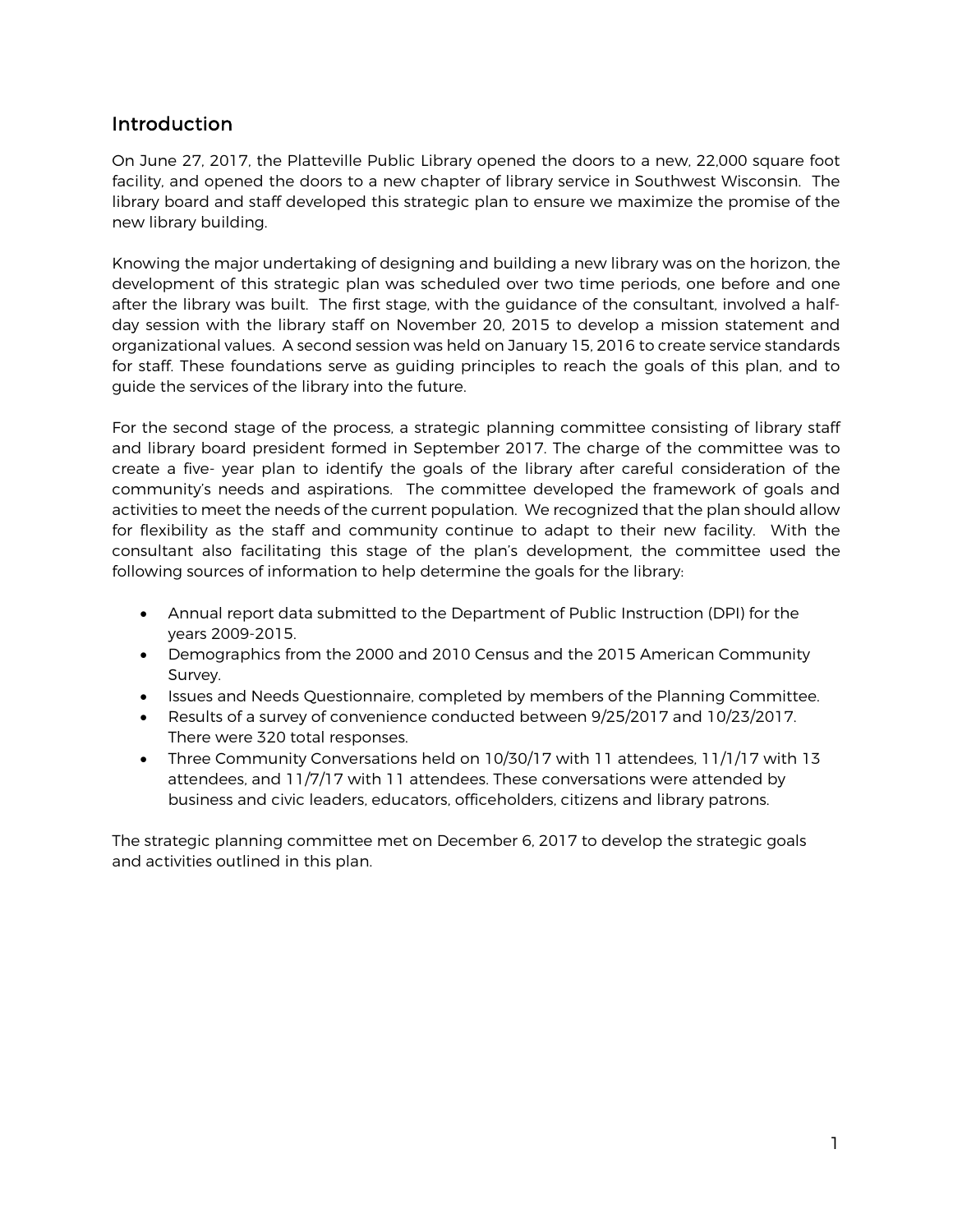# Background

#### *Usage and perceptions*

The data and information gathered during the planning process shows that the community is very satisfied with the Platteville Public Library. Above all, patrons value the service and assistance they receive from staff. The following graph displays the service satisfaction responses to the community survey.



One cornerstone that will never change for the library in the community is its literacy-based mission. Survey respondents feel Platteville Public Library excels in this area.

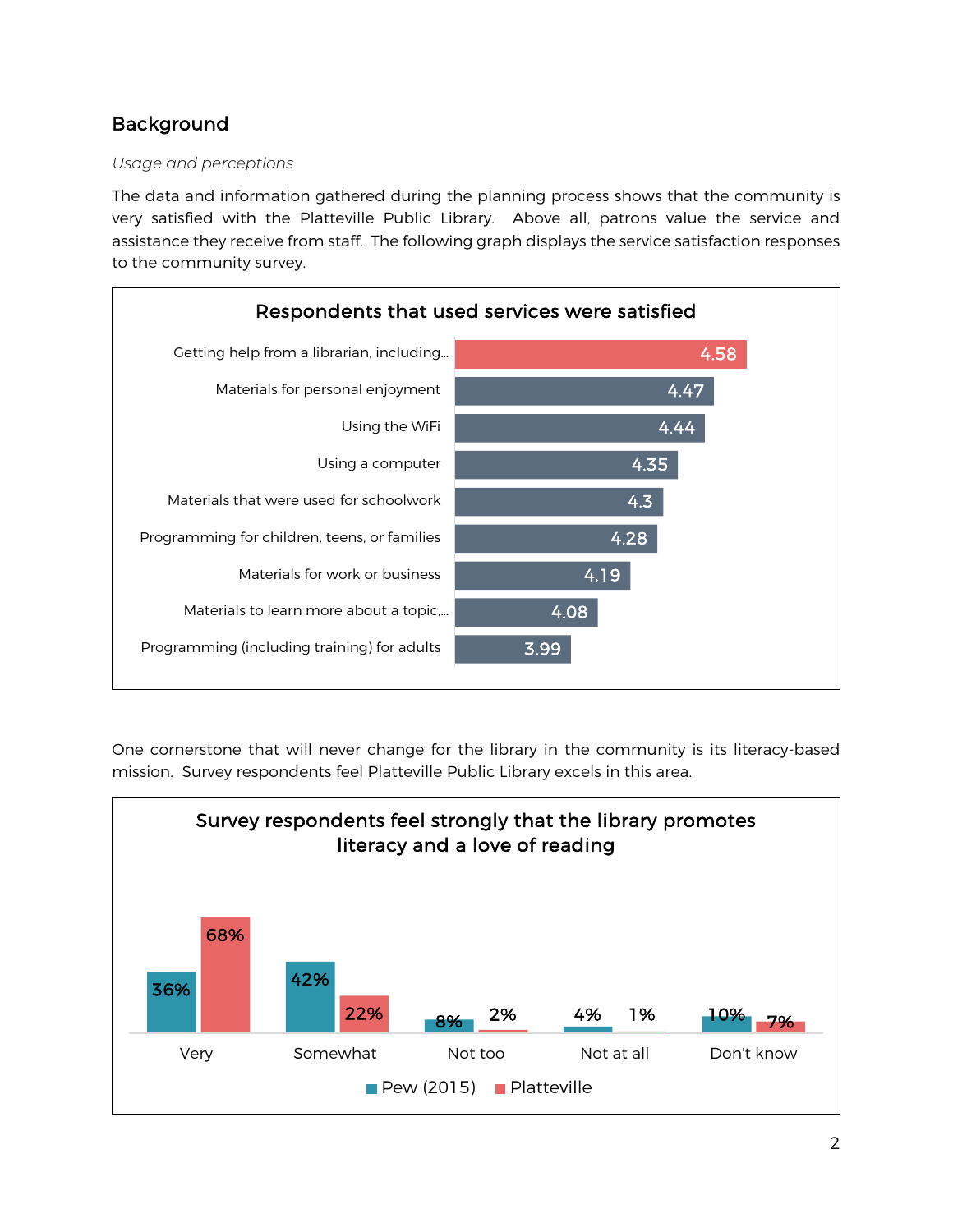The library continues to be an important place for Platteville and area residents to access technology. Over the past few years, the library has seen an increase in WiFi, computer, and ebook use.





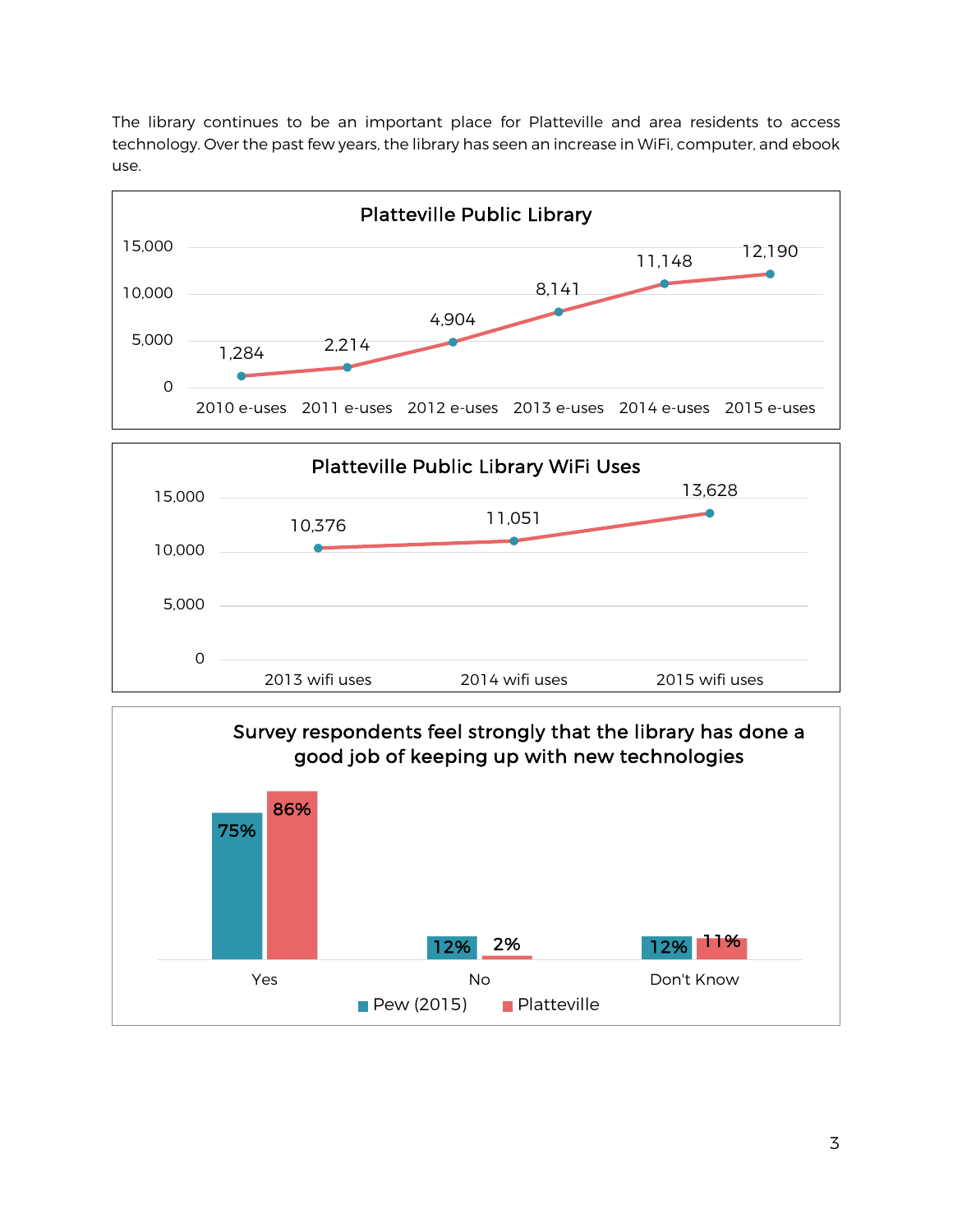Patrons are satisfied with the new services provided by the library and those they have always relied upon. The community highly values the presence of the library in the community and recognizes its importance.



#### *New opportunities*

The information and data reviewed while developing the strategic plan shows that there are many opportunities for the library to more significantly impact the residents of the Platteville area. The people of Platteville enjoy the small town lifestyle and while maintaining convenient access to Madison and Dubuque for big city amenities. Over the last 15 years, Platteville has shown steady population growth. The following data from the U.S. Census and American Community survey shows a population growth trend of roughly 18% over 15 years. In comparison, Grant County only experienced a 3% increase over the same period.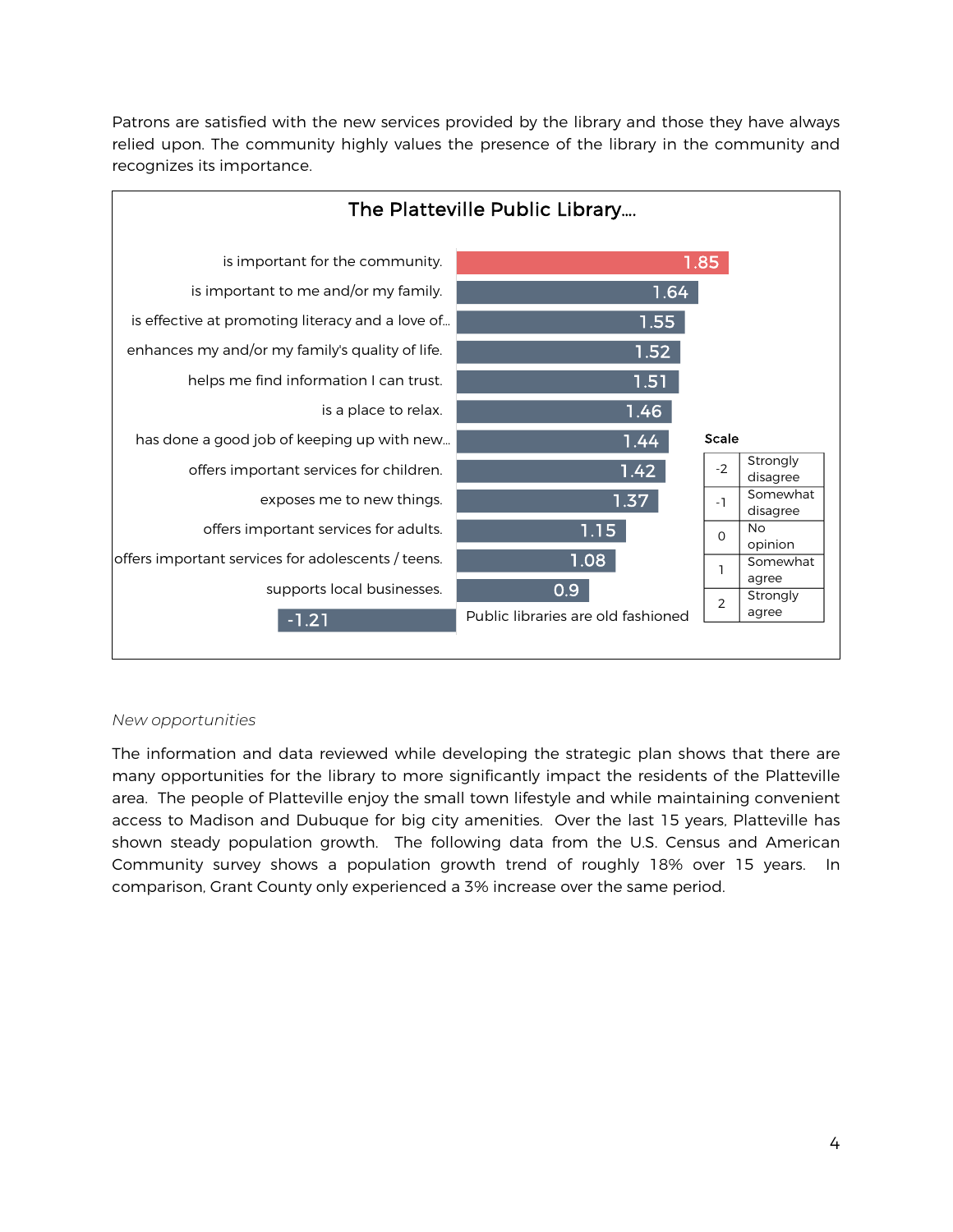

Though there is a strong social network in the community, it can be hard for newcomers to connect with other community members and services. Through the community conversations, we learned that there is a definite desire to increase or enhance community connections. Community members are not always aware of the events and opportunities that exist in Platteville and there is a need for gathering places for people of all ages in the community that are not the typical Wisconsin bars. In addition, a community the size of Platteville is fortunate to be home to one of the UW System's 4-year institutions, yet conversation participants spoke of a divide between city residents and the UW-Platteville campus.

The community conversations also identified the following opportunities for the library to continue or to add more value to the community:

- Creating multi-generational connections, such as adults reading to kids or teens/college kids providing tech assistance to older adults.
- Helping community members overcome barriers to accessing high-speed internet, especially to those on the lower end of income spectrum.
- Connecting with partners to help job seekers learn basic skills and providing entrepreneurship resources for those seeking to start a new business or grow their current business.
- Helping young families by providing free family-friendly social activities and events in the community.

The community conversations and the survey responses revealed a lack of community awareness of all that the library offers. The following graph demonstrates some of the services the library provides and opportunities for the library to increase public awareness.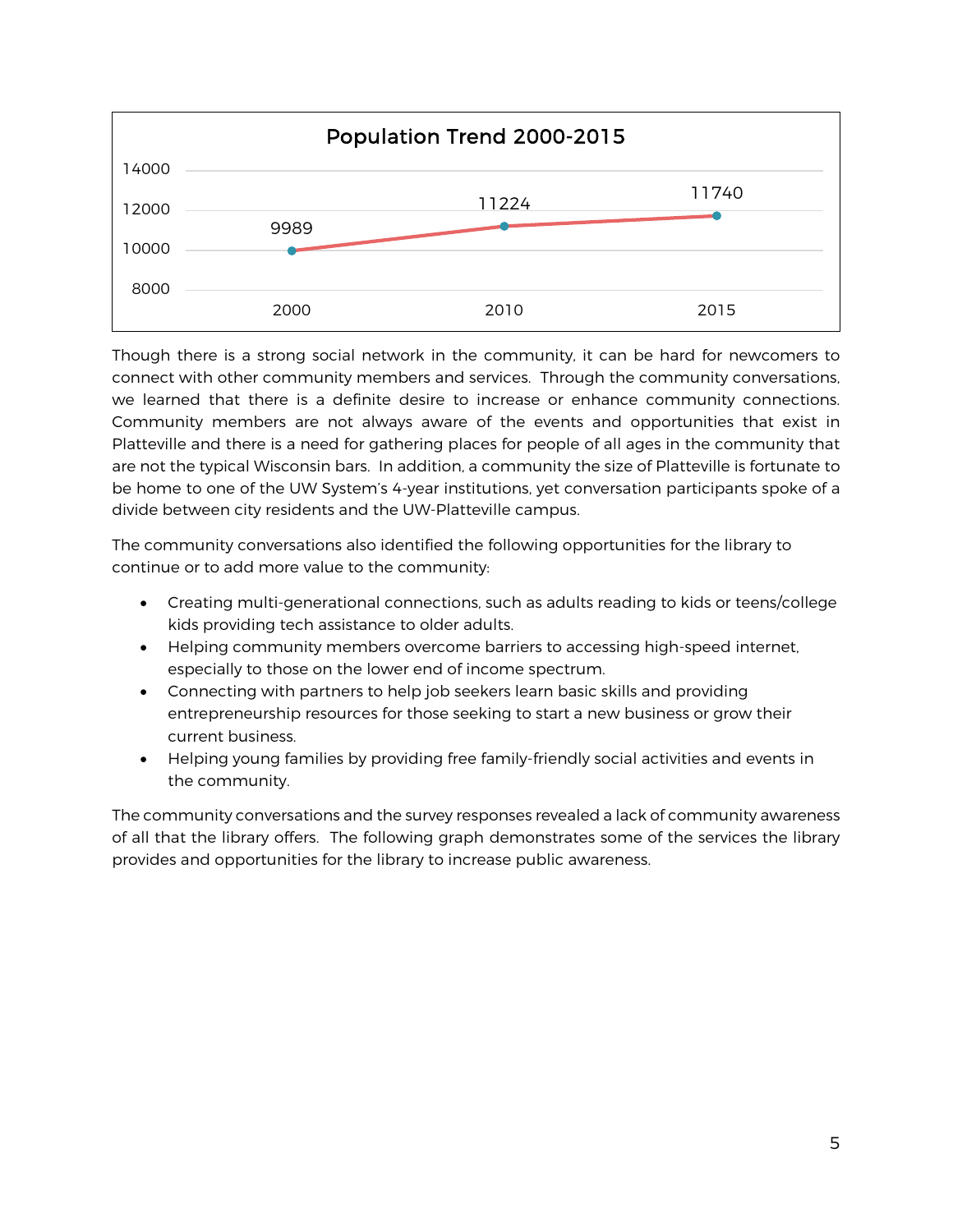

The expanded library facility offers new opportunities, from increasing programming to expanding collections to connecting our community through making better use of our meeting spaces. The visibility of our new location has generated a renewed interest from the community and potential partners. The library board, staff, and library foundation are eager to put this strategic plan into action.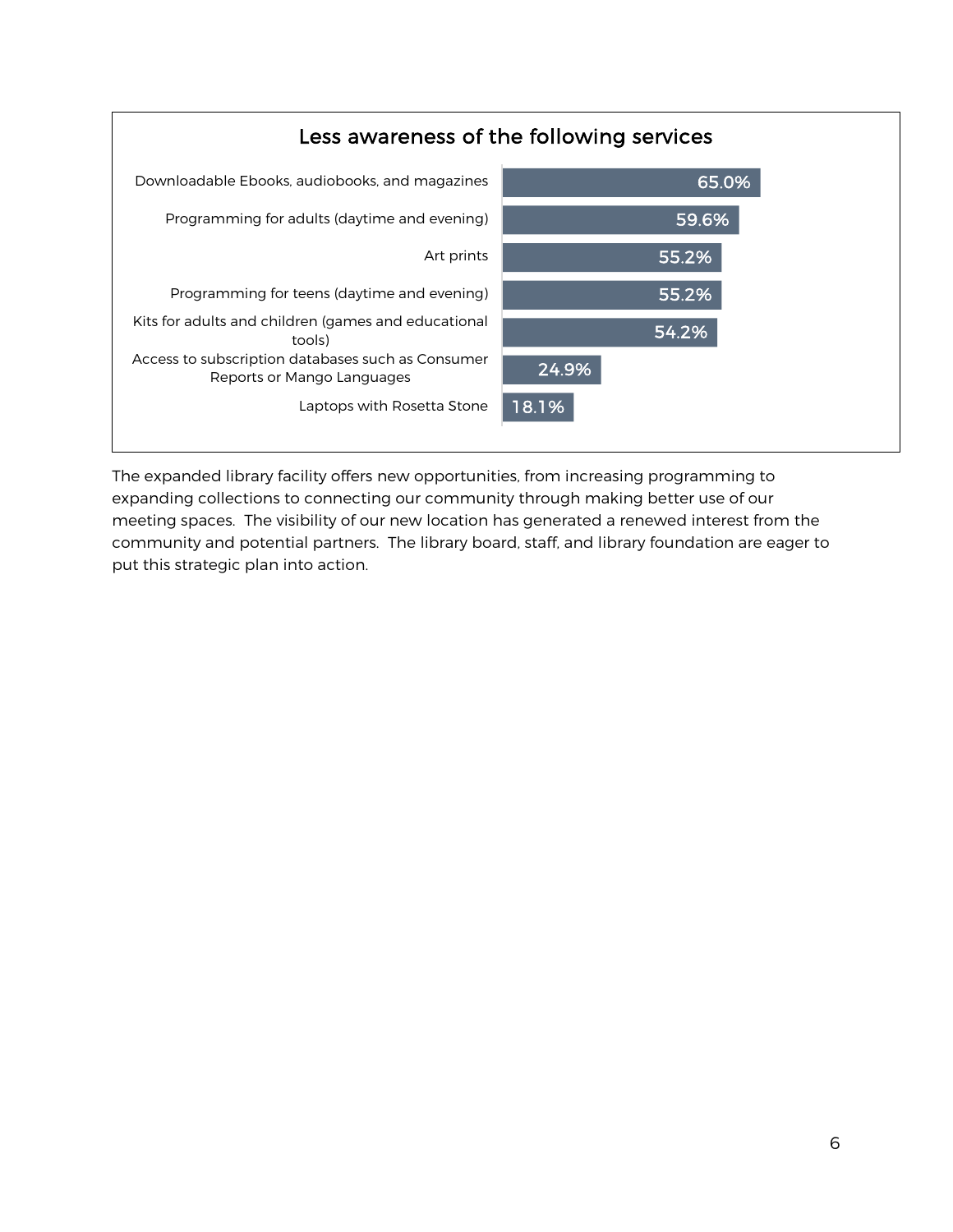#### Our Mission

To empower and connect our diverse community by providing equal access to resources that educate, enrich, and entertain.

#### Our Values

*We promote lifelong learning and literacy*

o We encourage personal and professional growth for patrons and staff.

*We provide excellent professional service for everyone*

o We are respectful, patient, tolerant, helpful, welcoming, flexible, and responsive.

*We make meaningful connections*

o We value patrons, service with a sense of enjoyment, keep an open mind, and work to exceed expectations.

*We empower our community*

o We listen to community needs, create partnerships, and enact positive change.

*We are leaders and innovators*

o We anticipate challenges, look for solutions, and try new things.

*We are good stewards*

o We value our communities' investment in their library. We use our resources wisely. We are efficient and productive.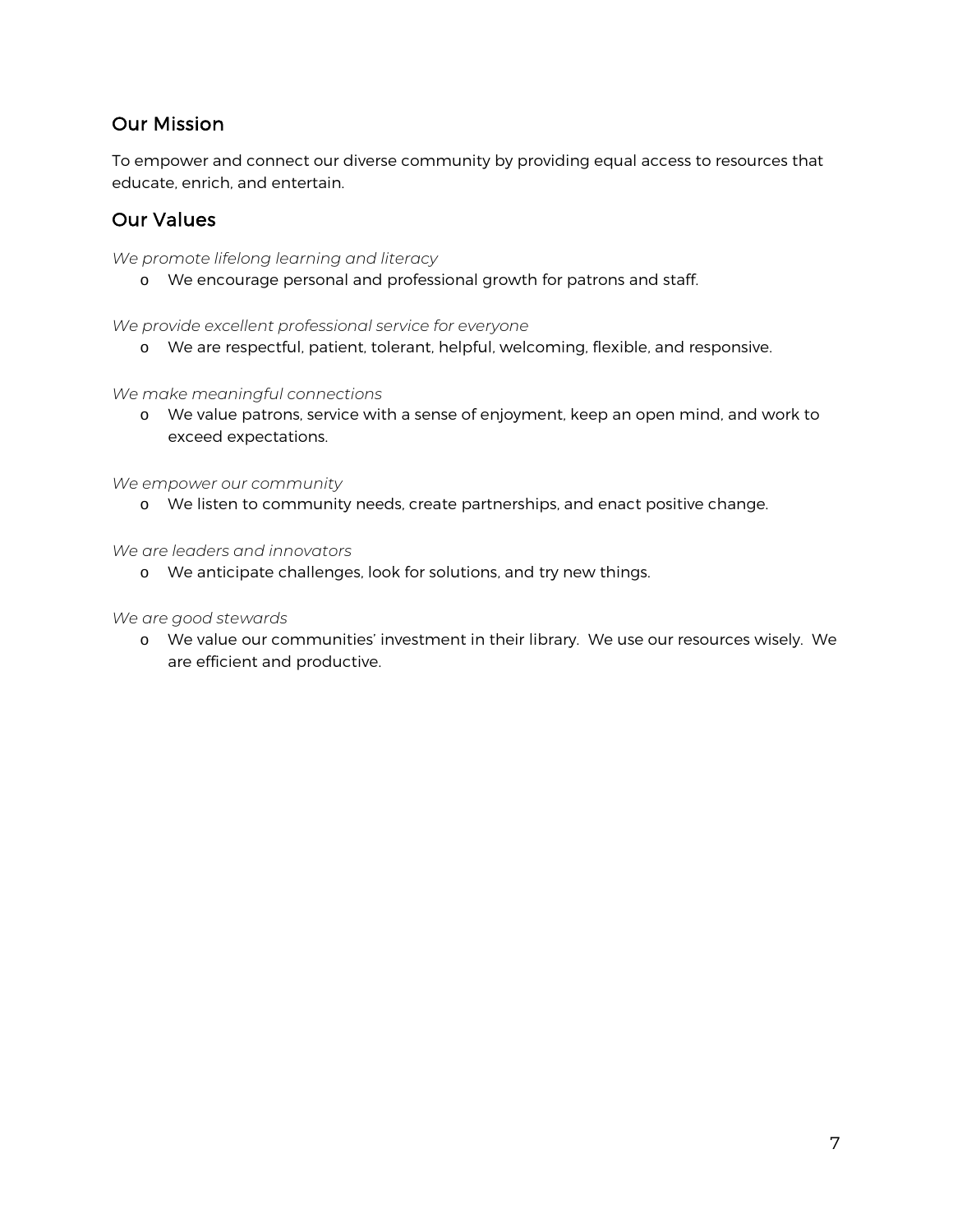#### Platteville Public Library Service Standards:

We connect with patrons, look for commonalities, and engage in their interests.

Library services are not confined to our building. We participate in our community through outreach, social events, and varied programming.

We prioritize communication with the public and fellow workers and respond appropriately.

We can speak knowledgeably about what we do and why we do it.

We will be innovative and work with community partners to create and sustain programs that are fresh and exciting.

We will treat everyone who enters the library in a respectful manner.

We will uphold and communicate the Library Bill of Rights to our patrons.

We will ask questions and listen actively.

We will understand our policies and procedures so that we can stay consistent.

We teach patrons the skills they need to access library materials, services, and other resources.

We utilize staff and system expertise to help us work as a team to solve problems.

We provide individualized services based on patron and institutional needs.

We project a positive attitude and demonstrate enthusiasm for our jobs and the service provided both inside the library and in the community.

We acknowledge everyone who comes in, make eye contact, and create a welcoming environment.

We will assist and support our co-workers to ensure a secure and efficient work environment.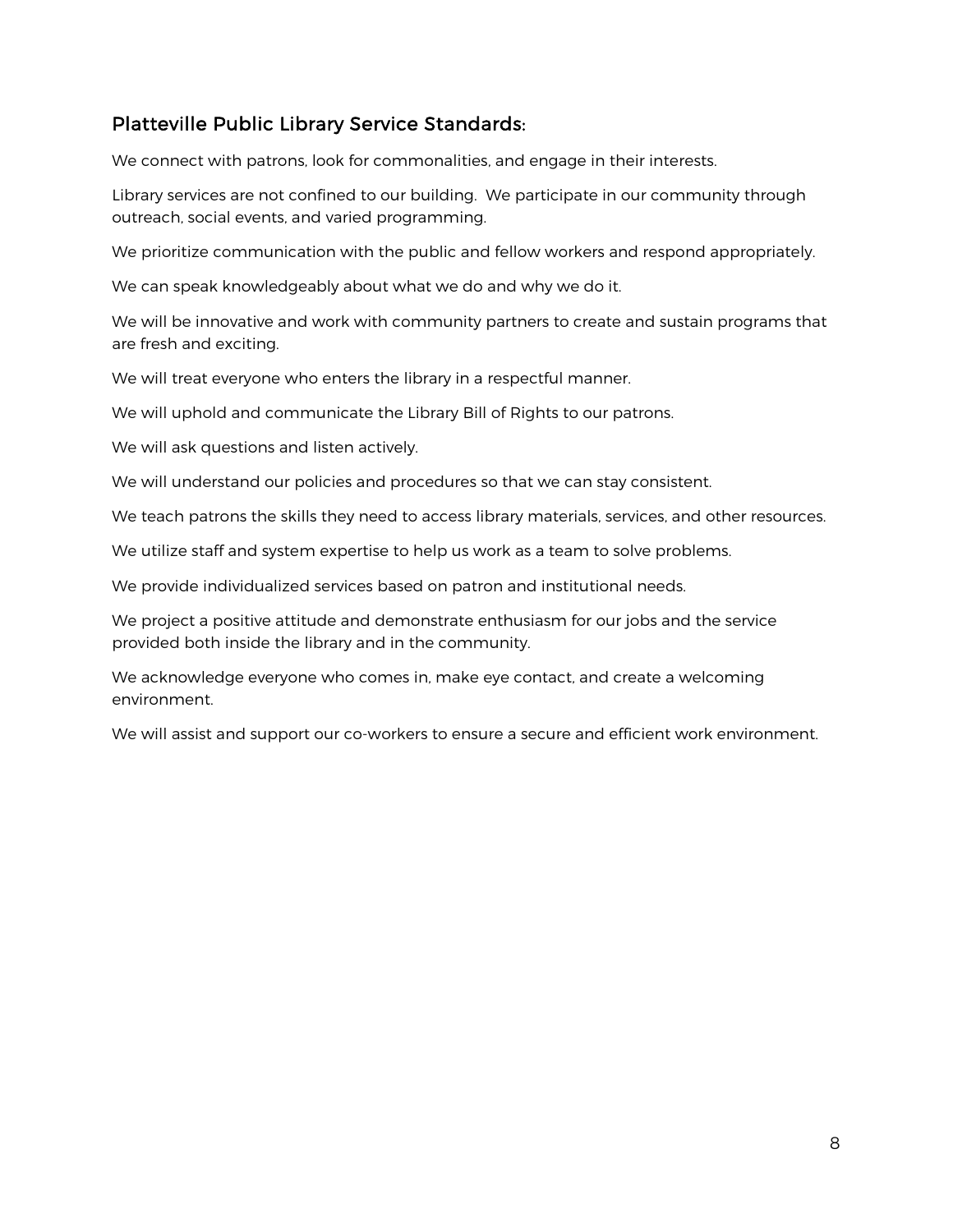The director and library staff, in consultation with the library board, will prioritize and identify service goals and activities from the following plan on an annual basis. We will consider immediate need, available resources, and staff capacity when determining annual focus.

# Strategic Goal I

Build and enhance targeted partnerships and collaborations to expand the possibilities of library programming, maximize the utilization of the new library spaces, and increase connections throughout the community.

- 1. Identify partnership and collaborative opportunities and develop clearly defined expectations and benefits for all parties. Potential partners and collaborators include:
	- a. Area educational institutions
		- i. UW-Platteville including the Continuing Education Program, PACCE, Confucius Institute
		- ii. Southwest Technical College
		- iii. Surrounding K-12 schools including connecting to area home schools and co-curricular activities at the high school such as the technology and robotics clubs
	- b. Community businesses and job seekers
		- i. Platteville Regional Chamber
		- ii. Platteville Main St. Program
		- iii. UW-Extension Small Business Development Center
		- iv. Platteville Business Incubator
		- v. Southwest Job Center
	- c. Civic organizations
	- d. Municipal departments
	- e. Social service agencies and organizations
- 2. Reach new and infrequent users and build stronger connections among area residents by providing learning opportunities and use of the library as the community gathering place. This includes:
	- a. Developing family friendly events and programs that allow families to learn together through activities and dual programming (one for kids and one for adults offered simultaneously).
	- b. Growing YA/teen programming and positive use of the library. This can be accomplished by:
		- i. Creating a teen advisory board and holding a teen community conversation
		- ii. Using the community room or children's space for dedicated teen time
		- iii. Providing passive programming opportunities
		- iv. Intentional interaction with teen patrons to foster positive use of the library and build teen ownership of their dedicated space
	- c. Increasing adult-focused programming and events to provide alternative opportunities for adults to connect and gather at the library as a third place outside of home and work.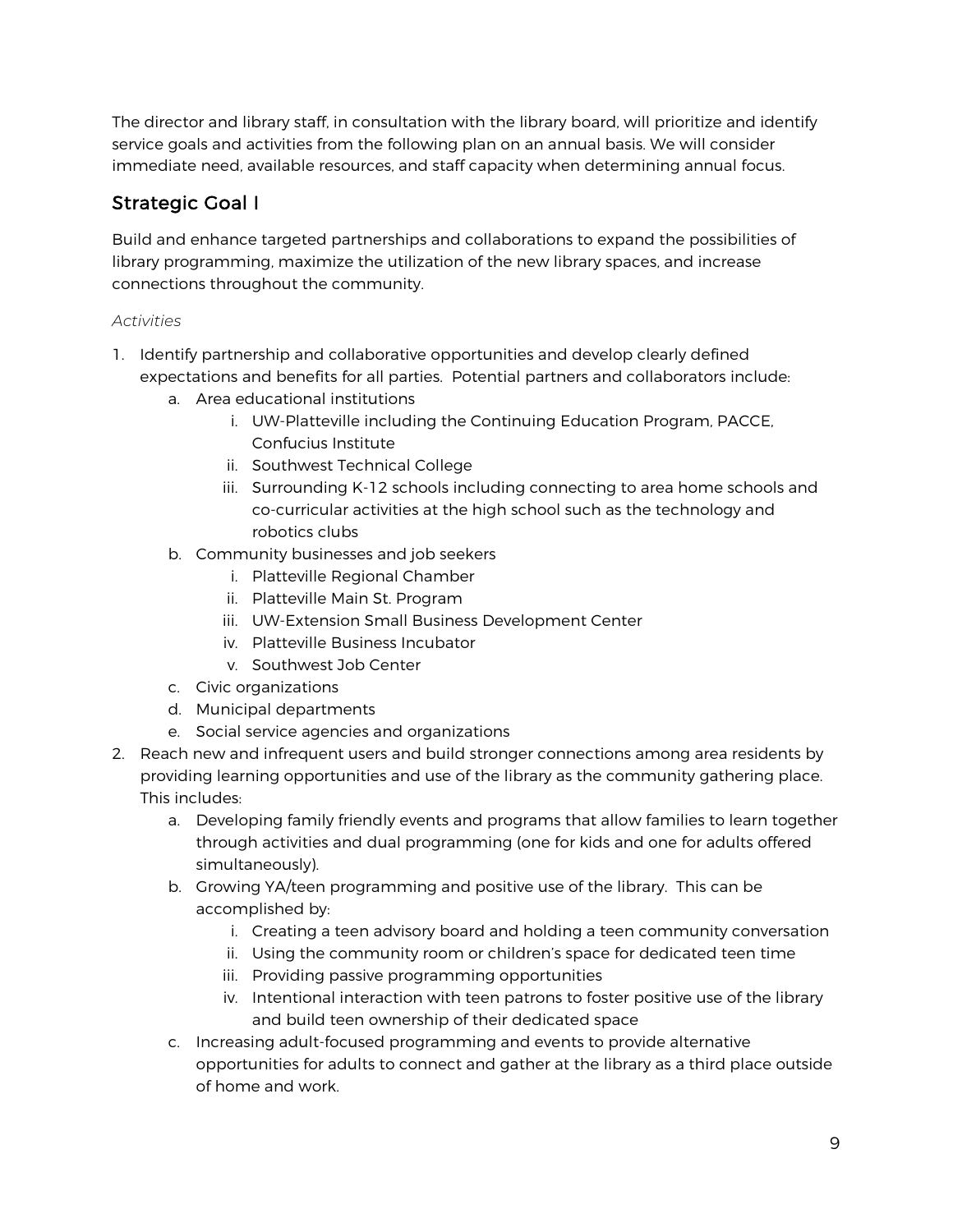- d. Connecting new residents to community resources to help them make Platteville home.
- e. Offering skill-building and outside-the-box learning programs and resources including:
	- i. Offering Makerspace and STEAM programs and resources by determining space and equipment needs and utilizing kits provided by the Southwest Wisconsin Library System
	- ii. Collaborating with community experts to teach various skills through classes at the library
	- iii. Continuing to enhance and expand technology learning opportunities for patrons of all ages through partnerships
	- iv. Bringing in local "celebrity" guests to teach a class or promote library resources
- 3. Develop a volunteer program to assist staff, help with library needs, and foster community ownership. This includes identifying and organizing:
	- a. Scheduled volunteer opportunities for those that would like to help on a regular basis
	- b. An inventory of one-time projects that can be done on a pop-in basis
	- c. Community outreach opportunities (book/poster delivery)
	- d. Collaborate with Platteville School District to encourage student engagement.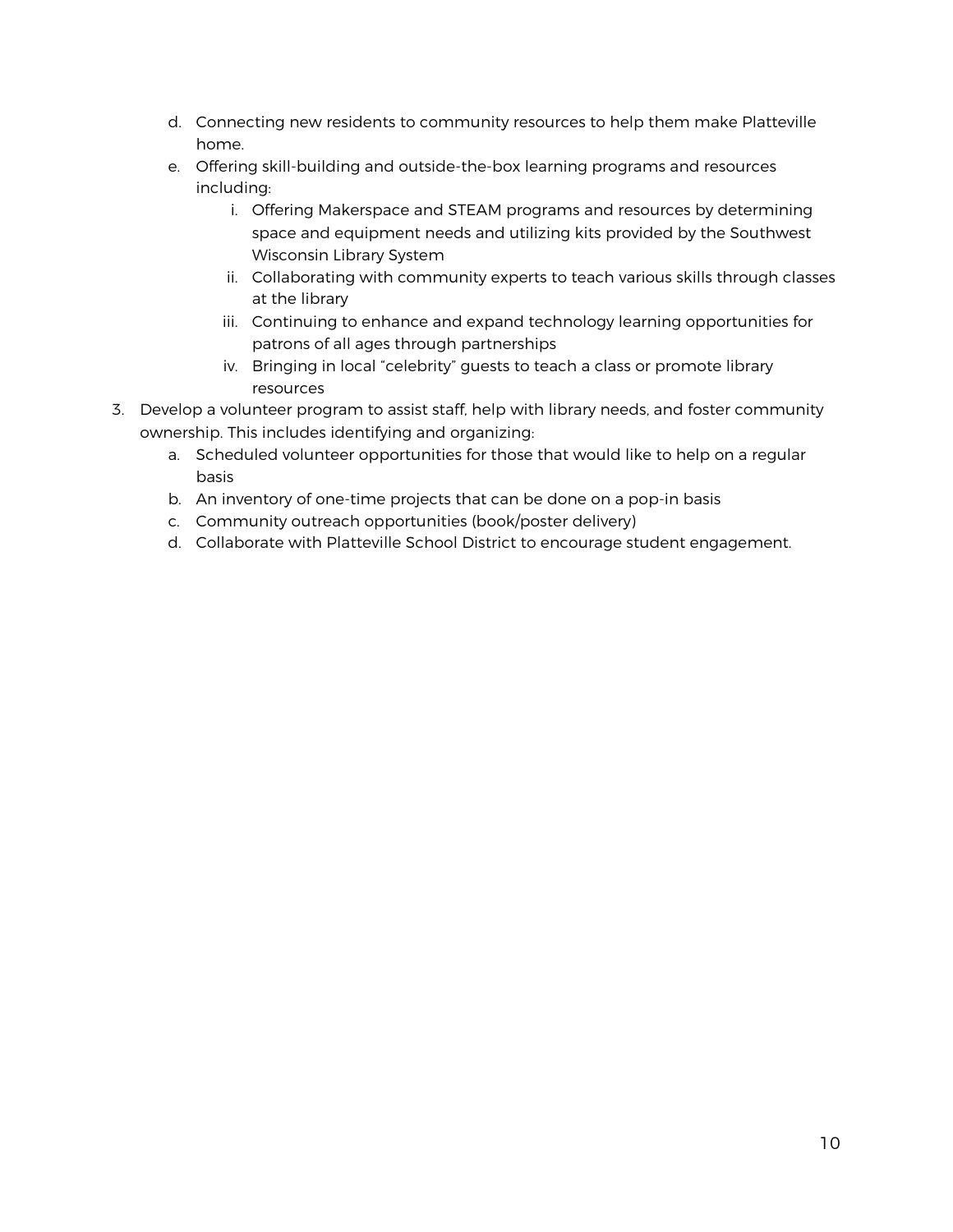# Strategic Goal II

Increase community awareness of the library's resources, services and policies and define the library's communication role in promoting other entities' events and offerings.

- 1. Organize a coordinated and consistent approach to marketing the library through creating communications, informational displays and marketing pieces to better promote what the library already provides. This includes learning how to best reach people by:
	- a. Promoting library events in-house with increased internal communication among staff and clear displays to the public about what is happening in the library each day
	- b. Boosting more social media posts
	- c. Exploring other communication channels (Instagram, Snapchat)
	- d. Developing best practice documentation of communication channels for staff to promote events, programs and services to the public
	- e. Identifying how to communicate services in a way that appeals to the public and is easily understood using more universally understood language rather than "library speak" such promoting programs as classes
- 2. Develop policies and best practices for sharing and communicating community events and offerings provided by other community organizations, businesses and others.
- 3. Work to create consistency among staff when communicating library policies to patrons.
- 4. Develop a plan to educate the public about how to use the new library space and what it offers (Wayfinding – Your New Library 101).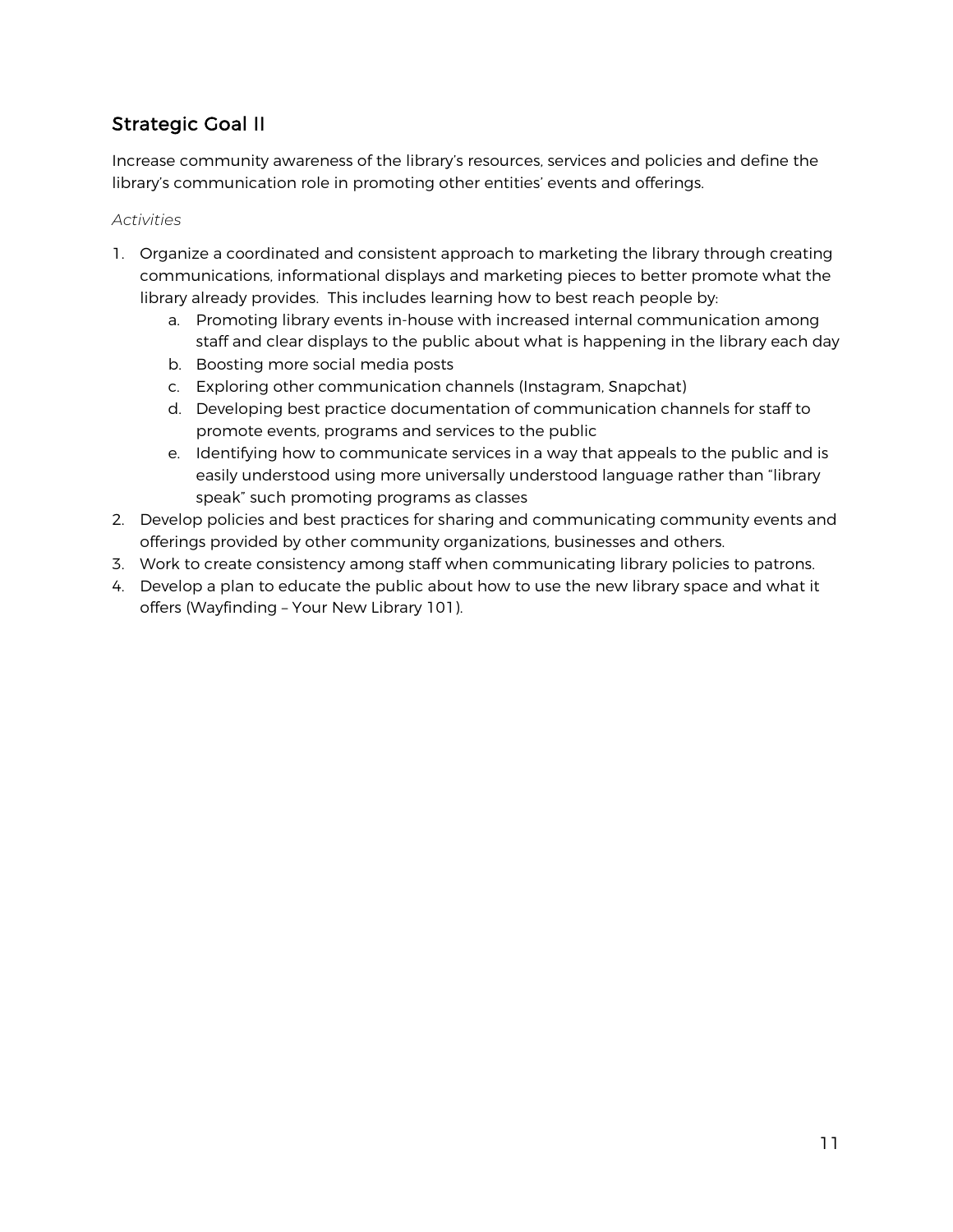### Strategic Goal III

Thoughtfully manage the new library building so it can best meet the needs of patrons and staff now and into the future.

- 1. Assess existing and potential needs for additional signage.
- 2. Be good stewards of the new library by developing a building maintenance plan and assess the need for a dedicated staff maintenance position.
- 3. Continually assess workflows, scheduling and staffing needs to help staff grow into the new building including defining the staff's role monitoring minors in the library and their capacity to do so.
- 4. Identify what information needs to be gathered to guide future decisions about facility needs providing the best user experience possible. This includes:
	- a. Monitoring the use and arrangement of furniture
	- b. Exploring self-service options including self-checkout stations, patron hold pick-up, and other ways to increase patron convenience and staff efficiency
	- c. Assessing the hours of operation of the full library and public access to the community room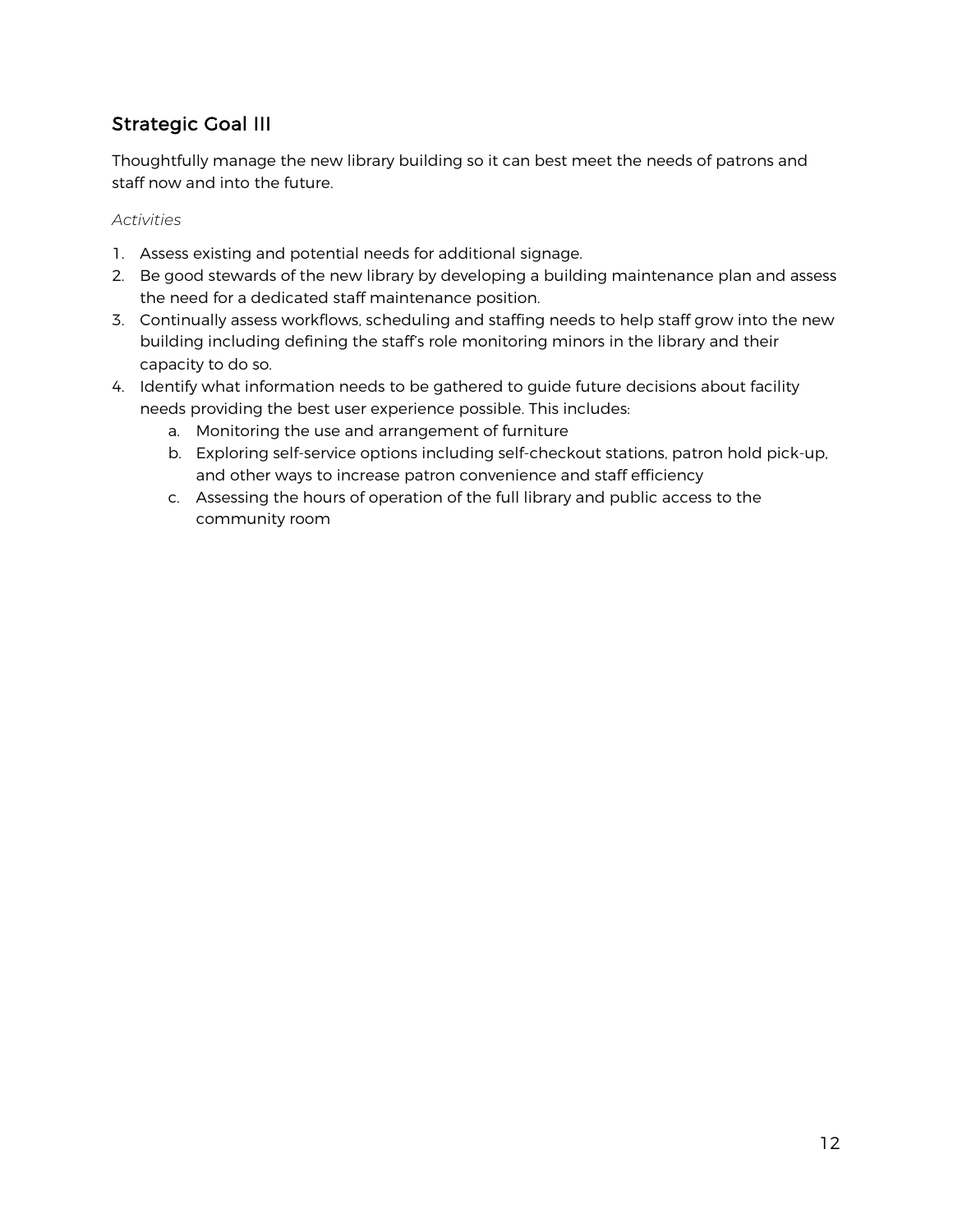## Strategic Goal IV

Foster accessibility to library spaces and services for all community members inside and outside the building.

- 1. Evaluate transportation and physical access to the building including:
	- a. New bike racks consider promoting and rewarding alternate methods of transportation
	- b. Post the bus route in the library
	- c. Explore the need for crosswalks by the library
	- d. Analyze parking challenges and explore designated library only parking spots on the street or in the parking lot
- 2. Provide and promote library outreach and services outside of the building. Ideas for this include:
	- a. Investigating acquiring a book bike to serve as a mobile pop-up library around the city
	- b. Utilizing volunteers to deliver to homebound patrons
	- c. Visiting local daycares
	- d. Working with other organizations to schedule visits by library staff, such as at the senior center
	- e. Setting up a pop-up library at community events (farmer's market, parades, school events)
	- f. Exploring opportunities where the library could be present on the UW-Platteville campus
- 3. Examine potential barriers that exist to community members using the library. These could be:
	- a. Requiring registration for events
	- b. Existing policies including issuing fines and fees for late materials, restricting computer use due to fines and fees, meeting room hours and policies
	- c. Difficulty using the library by non-English speakers or English as a Second Language patrons
	- d. Explore how to increase the number library cardholders at the grade school level including potential different methods for getting cards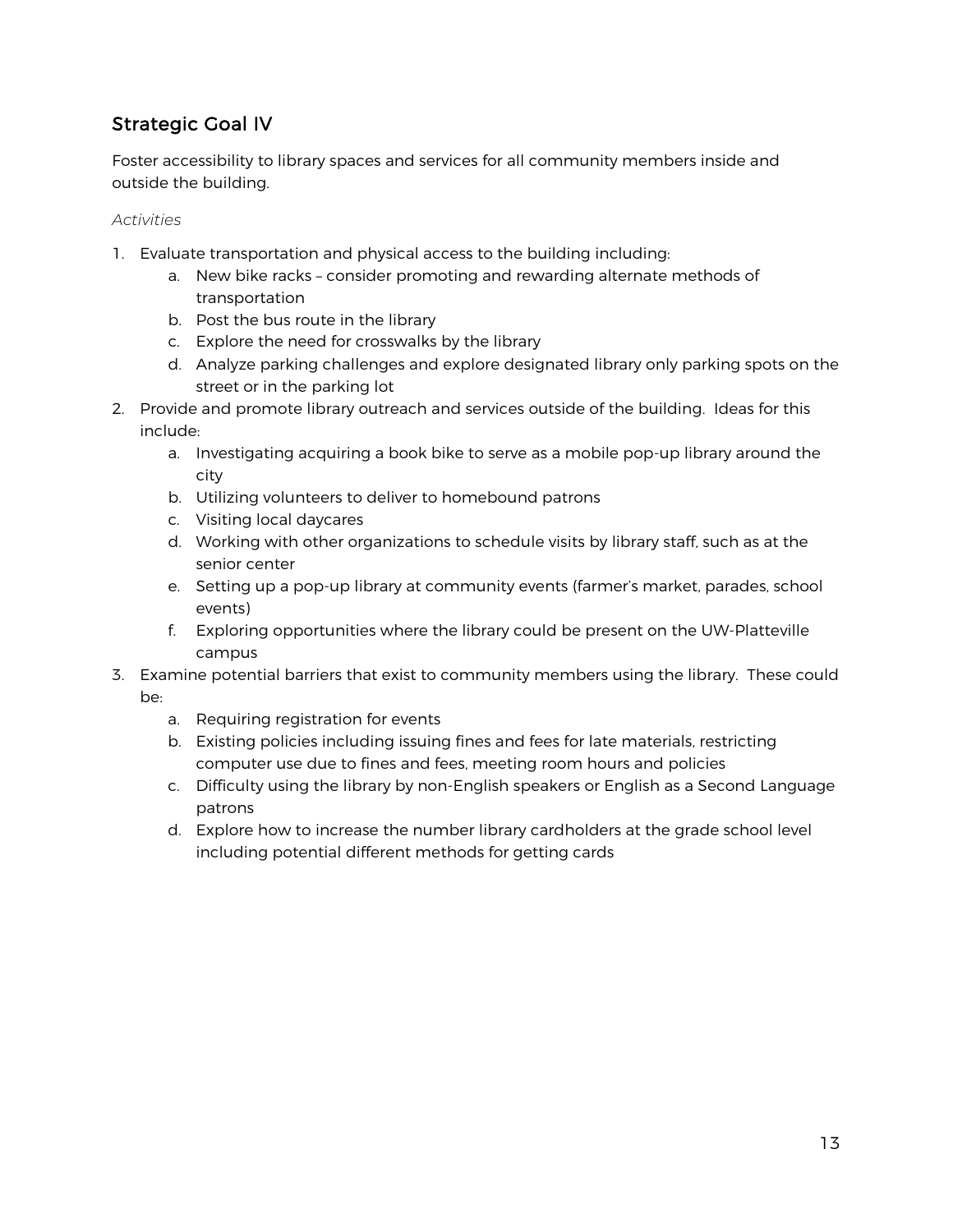## Strategic Goal V

Invest in staff development and the organization's culture to create a positive workplace and excellent service for all that use the library.

- 1. Develop internal procedural documentation and consistent internal communication processes.
- 2. Use service standards and the values of the library to clarify expectations and help support staff to provide the best customer service possible.
- 3. Establish standards for technology competencies and provide educational opportunities for staff to learn what they need to best support the technology available to the public at the library.
- 4. Coordinate staff activities to create a culture that builds teamwork and values staff job satisfaction.